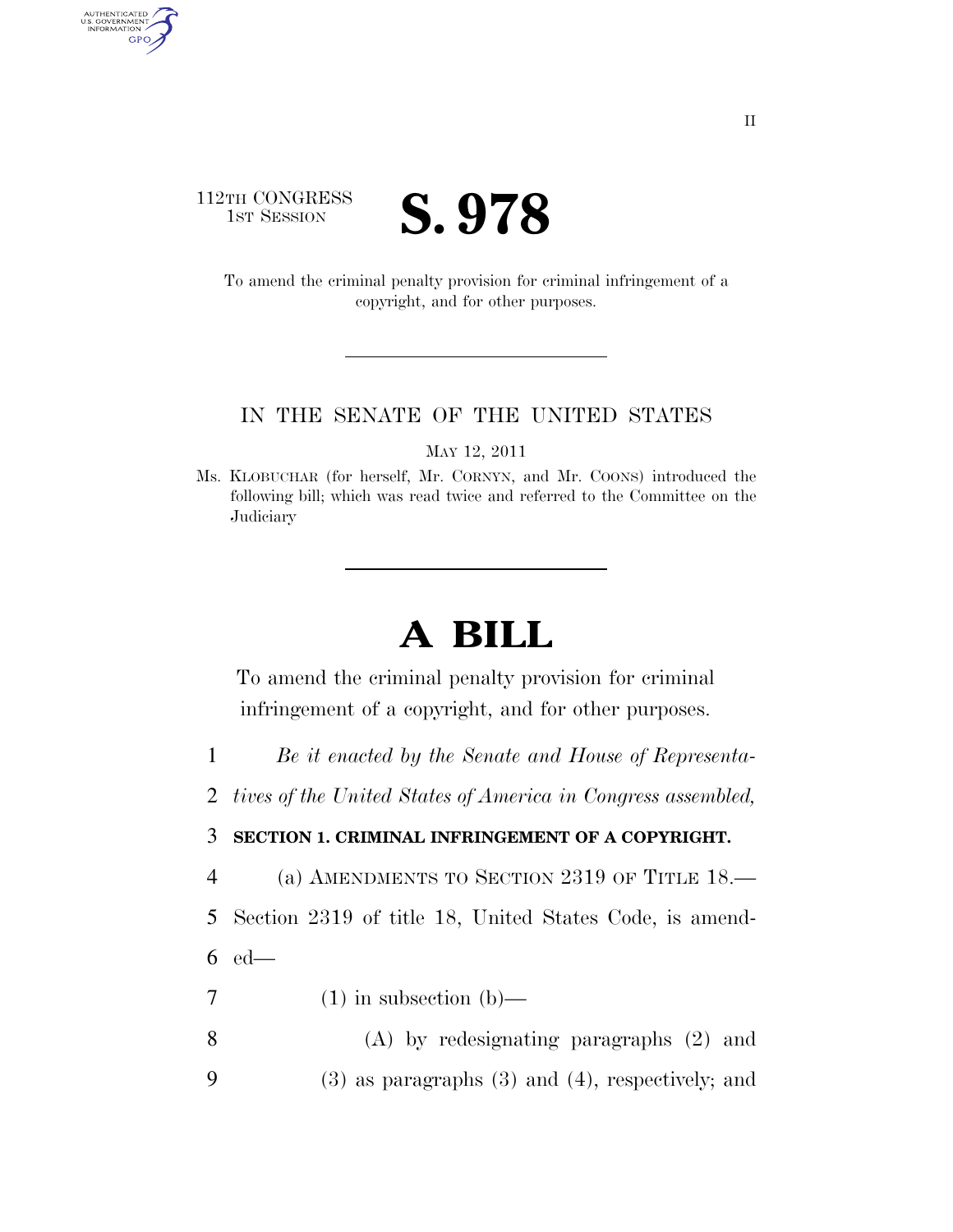| $\mathbf{1}$   | (B) by inserting after paragraph (1) the                       |
|----------------|----------------------------------------------------------------|
| $\overline{2}$ | following:                                                     |
| 3              | $\lq(2)$ shall be imprisoned not more than 5 years,            |
| $\overline{4}$ | fined in the amount set forth in this title, or both,          |
| 5              | $if$ —                                                         |
| 6              | "(A) the offense consists of 10 or more                        |
| 7              | public performances by electronic means, during                |
| 8              | any 180-day period, of 1 or more copyrighted                   |
| 9              | works; and                                                     |
| 10             | $\lq\lq (B)(i)$ the total retail value of the per-             |
| 11             | formances, or the total economic value of such                 |
| 12             | public performances to the infringer or to the                 |
| 13             | copyright owner, would exceed $$2,500$ ; or                    |
| 14             | "(ii) the total fair market value of licenses                  |
| 15             | to offer performances of those works would ex-                 |
| 16             | ceed $$5,000$ ;"; and                                          |
| 17             | $(2)$ in subsection (f), by striking paragraph $(2)$           |
| 18             | and inserting the following:                                   |
| 19             | $"(2)$ the terms 'reproduction', 'distribution',               |
| <b>20</b>      | and 'public performance' refer to the exclusive rights         |
| 21             | of a copyright owner under clauses $(1)$ , $(3)$ , $(4)$ , and |
| 22             | $(6)$ , respectively of section 106 (relating to exclusive     |
| 23             | rights in copyrighted works), as limited by sections           |
| 24             | 107 through 122, of title $17$ ;".                             |